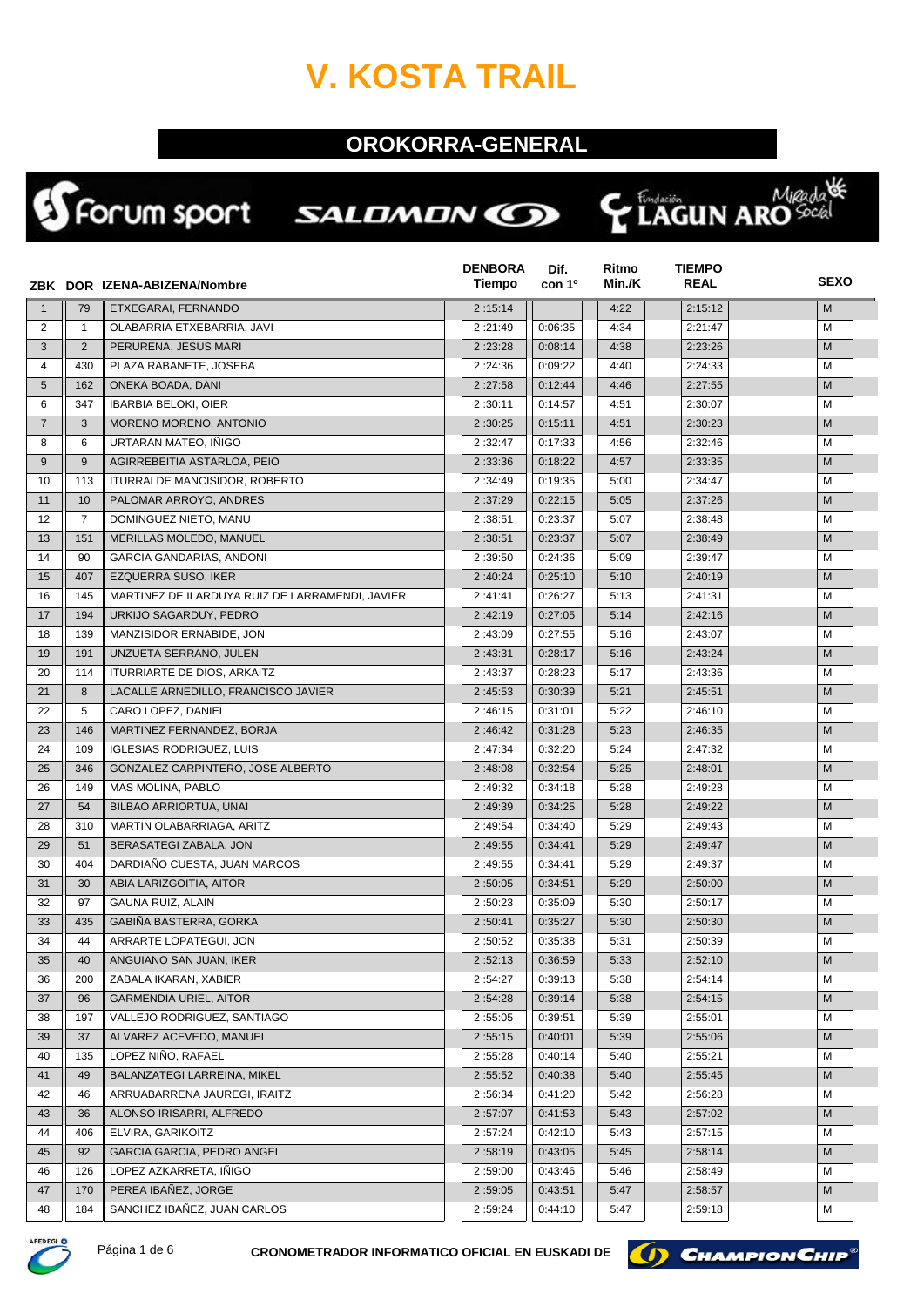|     |     | ZBK DOR IZENA-ABIZENA/Nombre       | <b>DENBORA</b><br>Tiempo | Dif.<br>con 1 <sup>o</sup> | Ritmo<br>Min./K | <b>TIEMPO</b><br><b>REAL</b> | <b>SEXO</b> |
|-----|-----|------------------------------------|--------------------------|----------------------------|-----------------|------------------------------|-------------|
| 49  | 131 | LOPEZ FERNANDEZ, ASIER             | 2:59:43                  | 0:44:29                    | 5:48            | 2:59:36                      | M           |
| 50  | 55  | <b>BRULL EGUILUZ, GOYO</b>         | 2:59:47                  | 0:44:33                    | 5:48            | 2:59:40                      | M           |
| 51  | 143 | MARTINEZ ARENAZA, IKER             | 2:59:59                  | 0:44:45                    | 5:48            | 2:59:57                      | M           |
| 52  | 84  | FERNANDEZ RENEDO, ROGER            | 3:00:21                  | 0:45:07                    | 5:49            | 3:00:17                      | M           |
| 53  | 75  | ESCOBAR SOCA, JOSE MANUEL          | 3:00:26                  | 0:45:12                    | 5:49            | 3:00:17                      | M           |
| 54  | 66  | DOMINGUEZ ALEGRE, SHANTI           | 3:00:42                  | 0:45:28                    | 5:50            | 3:00:39                      | M           |
| 55  | 211 | MOJA AZKARATE, AITZOL              | 3:00:52                  | 0:45:38                    | 5:50            | 3:00:32                      | M           |
| 56  | 297 | MARTIN ESPINAZO, CARLOS            | 3:02:05                  | 0:46:51                    | 5:52            | 3:01:50                      | м           |
| 57  | 221 | ITURBE GONZALEZ, CARLOS            | 3:02:08                  | 0:46:54                    | 5:53            | 3:01:57                      | M           |
| 58  | 129 | LOPEZ DE ARKAUTE GURIDI, JURGI     | 3:02:55                  | 0:47:41                    | 5:54            | 3:02:49                      | м           |
| 59  | 83  | FERNANDEZ DEL BLANCO, JACOBO       | 3:03:08                  | 0:47:54                    | 5:54            | 3:02:52                      | M           |
| 60  | 52  | BERGANZO ZARATE, IKER              | 3:03:08                  | 0:47:54                    | 5:54            | 3:03:00                      | м           |
| 61  | 242 | MAGUNAZELAIA IZAGIRRE, JON         | 3:03:11                  | 0:47:57                    | 5:55            | 3:03:02                      | M           |
| 62  | 78  | ETXEBARRIA RODRIGUEZ, GARIKOITZ    | 3:03:23                  | 0:48:09                    | 5:55            | 3:03:19                      | м           |
| 63  | 159 | NARVAIZA ZABALA, EDUARDO           | 3:03:42                  | 0:48:28                    | 5:56            | 3:03:36                      | M           |
| 64  | 436 | ERAÑA OLASKOAGA, IGOR              | 3:03:44                  | 0:48:30                    | 5:56            | 3:03:23                      | м           |
| 65  | 141 | MARISCAL DIAZ EMPARANZA, JORGE     | 3:03:56                  | 0:48:42                    | 5:56            | 3:03:51                      | M           |
| 66  | 101 | GOROSTOLA SANGRONIZ, JOSE ASENSIO  | 3:03:58                  | 0:48:44                    | 5:56            | 3:03:53                      | м           |
| 67  | 256 | ETXEBESTE ALVAREZ, ARITZ           | 3:05:14                  | 0:50:00                    | 5:59            | 3:04:43                      | M           |
| 68  | 180 | RODRIGUEZ PASCUAL, MIGUEL ANGEL    | 3:05:24                  | 0:50:10                    | 5:59            | 3:05:21                      | M           |
| 69  | 31  | ACINAS CERMEÑO, GONZALO            | 3:05:30                  | 0:50:16                    | 5:59            | 3:05:16                      | M           |
| 70  | 289 | GOMEZ CABO, VICTOR MANUEL          | 3:05:39                  | 0:50:25                    | 5:59            | 3:05:09                      | M           |
| 71  | 187 | SESMERO POLO, ALVARO               | 3:05:45                  | 0:50:31                    | 6:00            | 3:05:18                      | M           |
| 72  | 314 | GANDARA RUIZ, RAUL                 | 3:05:58                  | 0:50:44                    | 6:00            | 3:05:28                      | м           |
| 73  | 27  | <b>VAZQUEZ RODRIGUEZ, MONTSE</b>   | 3:06:14                  | 0:51:00                    | 6:00            | 3:06:12                      | F           |
| 74  | 198 | VARELA CALDERA, JOSE MANUEL        | 3:06:57                  | 0:51:43                    | 6:02            | 3:06:45                      | м           |
| 75  | 157 | MUÑOZ OLMEDO, JUAN JAVIER          | 3:07:10                  | 0:51:56                    | 6:02            | 3:07:00                      | M           |
| 76  | 333 | ZAMORANO SOTO, JUAN CARLOS         | 3:07:10                  | 0:51:56                    | 6:02            | 3:06:57                      | M           |
| 77  | 165 | ORTIZ DE ZARATE CONSTENLA, PELI    | 3:07:11                  | 0:51:57                    | 6:02            | 3:07:01                      | M           |
| 78  | 169 | PEÑA DOMINGUEZ, ALBERTO            | 3:07:11                  | 0:51:57                    | 6:02            | 3:07:05                      | M           |
| 79  | 76  | ESTEBEZ MENDIZABAL, GORKA          | 3:07:16                  | 0:52:02                    | 6:02            | 3:07:05                      | M           |
| 80  | 128 | LOPEZ DE ARETXAGA GRIJALBA, JOSU   | 3:07:35                  | 0:52:21                    | 6:03            | 3:07:26                      | M           |
| 81  | 17  | <b>GASSET, OLGA</b>                | 3:07:52                  | 0:52:38                    | 6:04            | 3:07:49                      | F           |
| 82  | 154 | MILLAN MARCO, SALVADOR             | 3:08:56                  | 0:53:42                    | 6:06            | 3:08:52                      | М           |
| 83  | 177 | RETOLAZA IBARRA, IVAN              | 3:09:04                  | 0:53:50                    | 6:06            | 3:08:54                      | ${\sf M}$   |
| 84  | 67  | ECHEGUIBEL CAMPOS, INIGO           | 3:09:20                  | 0:54:06                    | 6:06            | 3:09:10                      | М           |
| 85  | 48  | AZPARREN HUARTE, IÑAKI             | 3:09:21                  | 0:54:07                    | 6:06            | 3:09:11                      | M           |
| 86  | 56  | CANTERO, PACO                      | 3:09:22                  | 0:54:08                    | 6:07            | 3:09:14                      | M           |
| 87  | 298 | CADENAS GARCIA, JOSE MARIA         | 3:09:37                  | 0:54:23                    | 6:07            | 3:09:23                      | M           |
| 88  | 32  | AGUAYO ORTIZ DE LEJARAZU, PEDRO    | 3:09:48                  | 0:54:34                    | 6:07            | 3:09:37                      | м           |
| 89  | 153 | MILLAN LOPEZ, JOSU                 | 3:09:49                  | 0:54:35                    | 6:07            | 3:09:43                      | M           |
| 90  | 89  | GARCIA DE LA CRUZ, IÑAKI           | 3:09:49                  | 0:54:35                    | 6:07            | 3:09:34                      | м           |
| 91  | 121 | LASA IMAZ, MIKEL                   | 3:09:56                  | 0:54:42                    | 6:08            | 3:09:52                      | M           |
| 92  | 295 | ARRANA TAGARRO, GORKA              | 3:10:08                  | 0:54:54                    | 6:08            | 3:09:51                      | м           |
| 93  | 230 | SANTAMARIA SANCHEZ, DANIEL         | 3:10:20                  | 0:55:06                    | 6:08            | 3:10:01                      | M           |
| 94  | 74  | RUIZ DE APODACA ETXEZARRA, RICARDO | 3:11:00                  | 0:55:46                    | 6:10            | 3:10:51                      | м           |
| 95  | 134 | LOPEZ MORALES, ENEKO               | 3:11:49                  | 0:56:35                    | 6:11            | 0:00:00                      | M           |
| 96  | 65  | DOCE URKAREGI, IÑIGO               | 3:12:13                  | 0:56:59                    | 6:12            | 3:12:01                      | м           |
| 97  | 144 | MARTINEZ BARDECI, LUIS             | 3:12:19                  | 0:57:05                    | 6:12            | 3:12:11                      | M           |
| 98  | 320 | CASCON RUIZ, LUIS JAVIER           | 3:12:37                  | 0:57:23                    | 6:13            | 3:12:04                      | м           |
| 99  | 357 | GONZALEZ SAENZ, JACINTO            | 3:12:43                  | 0:57:29                    | 6:13            | 3:12:26                      | M           |
| 100 | 119 | LARRAZABAL SANTOS, AIMAR           | 3:13:00                  | 0:57:46                    | 6:14            | 3:12:43                      | м           |
| 101 | 402 | IRAZUSTA ARANZABE, ARITZ           | 3:13:01                  | 0:57:47                    | 6:14            | 3:12:52                      | M           |
| 102 | 167 | PALACIOS SAN FELIPE, GUSTAVO       | 3:13:32                  | 0:58:18                    | 6:15            | 3:13:25                      | М           |
| 103 | 299 | ORTIZ COBO, JAVIER                 | 3:13:55                  | 0:58:41                    | 6:15            | 3:13:35                      | M           |
| 104 | 300 | RINCON GUTIERREZ, CARLOS JAVIER    | 3:13:55                  | 0:58:41                    | 6:15            | 3:13:34                      | М           |
| 105 | 439 | URIARTE GARCIA-ETXABE, MIKEL       | 3:14:03                  | 0:58:49                    | 6:16            | 3:13:44                      | M           |
| 106 | 12  | <b>ARGIARRO GARCIA, AGURTZANE</b>  | 3:14:31                  | 0:59:17                    | 6:16            | 3:14:27                      | F           |
| 107 | 77  | ETXANIZ, FERNANDO                  | 3:14:48                  | 0:59:34                    | 6:17            | 3:14:41                      | M           |
| 108 | 322 | CUADRADO GARGALLO, JAVIER          | 3:15:23                  | 1:00:09                    | 6:18            | 3:15:09                      | м           |



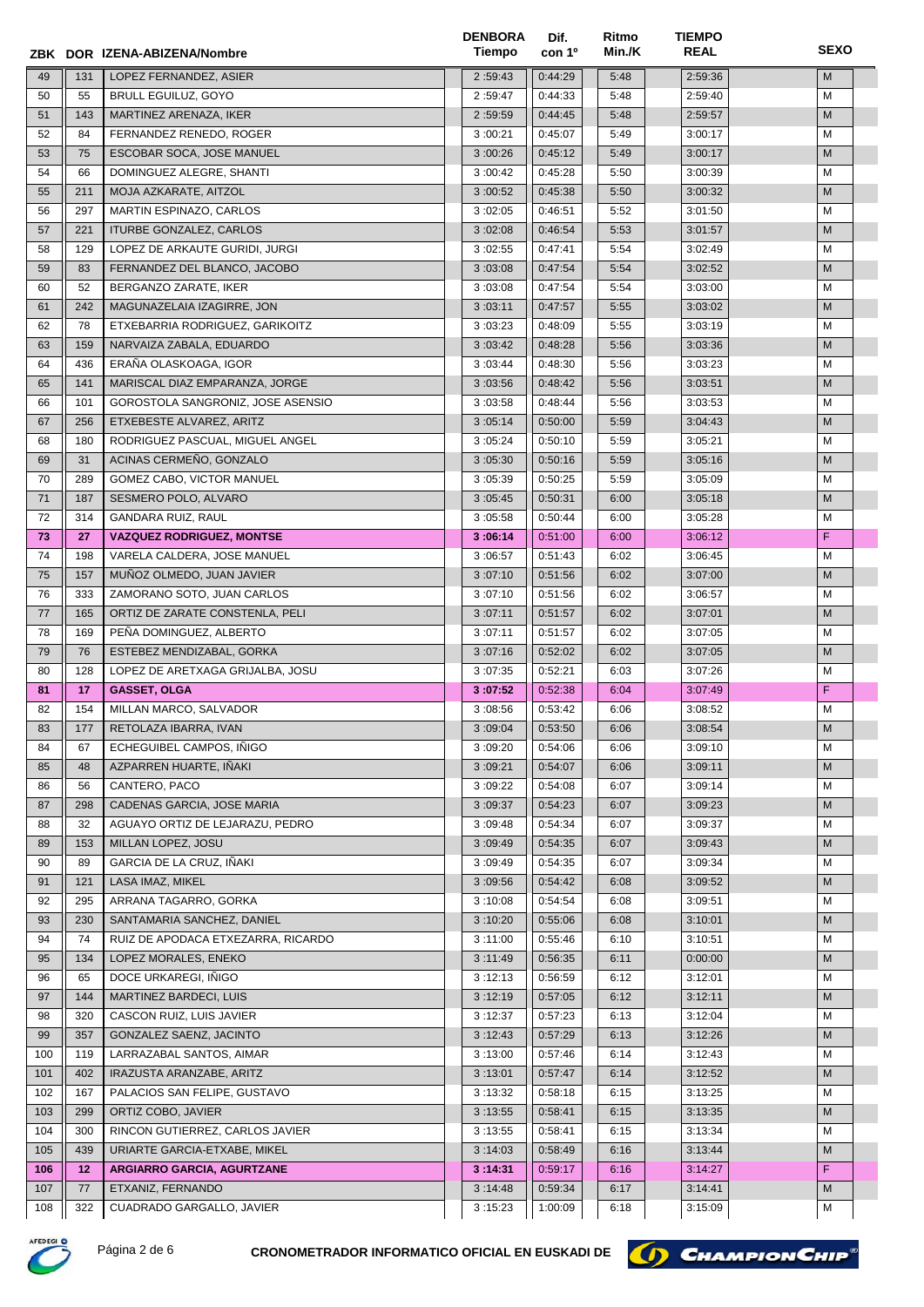|            |     | ZBK DOR IZENA-ABIZENA/Nombre                                | <b>DENBORA</b><br>Tiempo | Dif.<br>con 1 <sup>o</sup> | Ritmo<br>Min./K | <b>TIEMPO</b><br><b>REAL</b> | <b>SEXO</b> |
|------------|-----|-------------------------------------------------------------|--------------------------|----------------------------|-----------------|------------------------------|-------------|
| 109        | 323 | SERRANO ESPINOSA, JUAN MIGUEL                               | 3:15:23                  | 1:00:09                    | 6:18            | 3:15:09                      | M           |
| 110        | 86  | GABIOLA SESMA, FEDE                                         | 3:16:01                  | 1:00:47                    | 6:19            | 3:15:50                      | M           |
| 111        | 336 | RODRIGUEZ VALENCIA, ENRIQUE                                 | 3:16:42                  | 1:01:28                    | 6:21            | 3:16:24                      | M           |
| 112        | 337 | <b>IGLESIAS RODRIGUEZ, FELIPE</b>                           | 3:16:44                  | 1:01:30                    | 6:21            | 3:16:25                      | M           |
| 113        | 91  | <b>GARCIA GARCIA, ANGEL</b>                                 | 3:17:28                  | 1:02:14                    | 6:22            | 3:17:23                      | M           |
| 114        | 400 | URIARTE, KOLDO                                              | 3:17:30                  | 1:02:16                    | 6:22            | 3:17:15                      | M           |
| 115        | 366 | CABRERA DURÁN, JAVIER                                       | 3:18:14                  | 1:03:00                    | 6:24            | 3:18:05                      | M           |
| 116        | 246 | SALVADOR PEREZ, RUBEN                                       | 3:18:25                  | 1:03:11                    | 6:24            | 3:18:10                      | м           |
| 117        | 275 | ORMAETXEA FANO, ANDONI                                      | 3:18:41                  | 1:03:27                    | 6:25            | 3:18:27                      | M           |
| 118        | 449 | RAMOS RODRIGUEZ, JOSEBA                                     | 3:19:05                  | 1:03:51                    | 6:25            | 3:18:50                      | м           |
| 119        | 339 | DIAZ GIL, DAVID                                             | 3:19:06                  | 1:03:52                    | 6:25            | 3:18:41                      | M           |
| 120        | 120 | LARRUCEA BERNALES, IMANOL                                   | 3:19:12                  | 1:03:58                    | 6:26            | 3:19:03                      | м           |
|            |     |                                                             |                          |                            |                 |                              | M           |
| 121        | 429 | SAEZ MATEO, JORGE                                           | 3:19:16                  | 1:04:02                    | 6:26            | 3:19:11                      | F           |
| 122        | 23  | <b>MARTIN, SILVIA</b>                                       | 3:19:19                  | 1:04:05                    | 6:26            | 3:18:58                      |             |
| 123        | 257 | MARTIN RAMILA, ENEKO                                        | 3:19:24                  | 1:04:10                    | 6:26            | 3:18:57                      | M           |
| 124        | 317 | HERNANDO, VICTOR                                            | 3:19:28                  | 1:04:14                    | 6:26            | 3:19:11                      | м           |
| 125        | 69  | EGUREN PENIN, ISUSKO                                        | 3:19:31                  | 1:04:17                    | 6:26            | 3:19:28                      | M           |
| 126        | 50  | BAÑA NOYA, PLACIDO                                          | 3:19:37                  | 1:04:23                    | 6:26            | 3:19:20                      | м           |
| 127        | 95  | GARCIA VILLASEVIL, JESUS MARIA                              | 3:19:44                  | 1:04:30                    | 6:27            | 3:19:36                      | M           |
| 128        | 443 | ELORDUI VADILLO, JOSU                                       | 3:20:12                  | 1:04:58                    | 6:27            | 3:19:59                      | M           |
| 129        | 28  | ZARATE ALVAREZ, LEYRE                                       | 3:20:13                  | 1:04:59                    | 6:28            | 3:20:09                      | F           |
| 130        | 130 | LOPEZ DE GUEREÑU UCIN, IÑAKI                                | 3:20:19                  | 1:05:05                    | 6:28            | 3:19:51                      | M           |
| 131        | 183 | SAMPEDRO SANTIN, GUILLERMO                                  | 3:20:27                  | 1:05:13                    | 6:28            | 3:20:16                      | M           |
| 132        | 376 | GOROSTIZA RODRÍGUEZ, SILVESTRE                              | 3:20:27                  | 1:05:13                    | 6:28            | 3:20:17                      | м           |
| 133        | 292 | RAMIREZ CASADO, ASIER                                       | 3:20:58                  | 1:05:44                    | 6:29            | 3:20:44                      | M           |
| 134        | 319 | BOLIVAR CORREA, OXEL                                        | 3:21:34                  | 1:06:20                    | 6:30            | 3:21:26                      | м           |
| 135        | 241 | RANERO GONZALEZ, AITOR                                      | 3:21:41                  | 1:06:27                    | 6:30            | 3:21:28                      | M           |
| 136        | 238 | CARBONERO BUSTILLO, PATXI                                   | 3:21:41                  | 1:06:27                    | 6:30            | 3:21:26                      | м           |
| 137        | 296 | FERNANDEZ MENDIVIL, ABEL                                    | 3:21:43                  | 1:06:29                    | 6:30            | 3:21:28                      | M           |
| 138        | 15  | BERASALUCE EGUREN, ANDIMA                                   | 3:21:47                  | 1:06:33                    | 6:31            | 3:21:33                      | M           |
| 139        | 218 | DEL RIO LUENGAS, JAVIER                                     | 3:22:50                  | 1:07:36                    | 6:33            | 3:22:38                      | M           |
| 140        | 217 | IZAGUIRRE RUIZ, ROBERTO                                     | 3:22:50                  | 1:07:36                    | 6:33            | 3:22:38                      | м           |
| 141        | 285 | BERNARDO RODRIGUEZ, JOSE JAVIER                             | 3:23:45                  | 1:08:31                    | 6:34            | 3:23:31                      | M           |
| 142        | 282 | SAGASTAGOIA SANCHEZ, CARMELO                                | 3:24:06                  | 1:08:52                    | 6:35            | 3:23:36                      | М           |
| 143        | 132 | LOPEZ LOPEZ, PACO                                           | 3:24:13                  | 1:08:59                    | 6:35            | 3:23:57                      | ${\sf M}$   |
| 144        | 359 | LARRAMENDI AZKOITIA, JUANJO                                 | 3:24:23                  | 1:09:09                    | 6:36            | 3:23:56                      | М           |
| 145        | 444 | ELORRIAGA ESPINOSA, ALVARO                                  | 3:24:37                  | 1:09:23                    | 6:36            | 3:24:21                      | M           |
| 146        | 33  | ALBA VILLOTA, MIGUEL                                        | 3:25:30                  | 1:10:16                    | 6:38            | 3:25:23                      | М           |
| 147        | 229 | IRURETAGOIENA PLAZA, IÑIGO                                  | 3:25:32                  | 1:10:18                    | 6:38            | 3:25:19                      | M           |
| 148        | 215 | PADILLA ATUTXA, IÑIGO                                       | 3:25:39                  | 1:10:25                    | 6:38            | 3:25:19                      | м           |
| 149        | 99  | GOMEZ GOMEZ, ROBERTO                                        | 3:25:57                  | 1:10:43                    | 6:39            | 3:25:47                      | M           |
| 150        | 274 | IRUJO ANDUEZA, JULIANTXO                                    | 3:26:31                  | 1:11:17                    | 6:40            | 3:26:10                      | м           |
| 151        | 222 | DE LA TORRE DEL MORAL, EDUARDO                              | 3:26:32                  | 1:11:18                    | 6:40            | 3:26:11                      | M           |
|            | 112 |                                                             |                          | 1:12:08                    |                 | 3:27:13                      | м           |
| 152<br>153 | 70  | <b>ITURBURU HERREROS, ALBERTO</b><br>ELEXPE TERREROS, OSCAR | 3:27:22                  | 1:12:47                    | 6:41<br>6:43    | 3:27:57                      | M           |
|            |     |                                                             | 3:28:01                  |                            |                 |                              |             |
| 154        | 354 | FERNANDEZ ELEJALDE, MARIO                                   | 3:28:34                  | 1:13:20                    | 6:44            | 3:28:21                      | м           |
| 155        | 263 | LINAZA GARAI, JOSE MIGUEL                                   | 3:28:35                  | 1:13:21                    | 6:44            | 3:28:20                      | M           |
| 156        | 158 | NARBONA, ALBERTO                                            | 3:29:40                  | 1:14:26                    | 6:46            | 3:29:35                      | м           |
| 157        | 224 | CANO URRUTIA, JUAN CARLOS                                   | 3:29:55                  | 1:14:41                    | 6:46            | 3:29:32                      | M           |
| 158        | 223 | LOPEZLOPEZ, JUANTXU                                         | 3:29:55                  | 1:14:41                    | 6:46            | 3:29:32                      | м           |
| 159        | 371 | MORALES, POSTIGO, IBAN                                      | 3:30:42                  | 1:15:28                    | 6:48            | 3:30:13                      | M           |
| 160        | 213 | SANCHEZ SANCHEZ, DENIS                                      | 3:31:12                  | 1:15:58                    | 6:49            | 3:31:01                      | м           |
| 161        | 206 | GOIKOETXEA ELORRIAGA, IGOR                                  | 3:31:12                  | 1:15:58                    | 6:49            | 3:31:02                      | M           |
| 162        | 390 | LOZANO RINCÓN, EMILIO                                       | 3:31:24                  | 1:16:10                    | 6:49            | 3:31:17                      | М           |
| 163        | 147 | MARTINEZ VELA, JULIO CESAR                                  | 3:31:32                  | 1:16:18                    | 6:49            | 3:31:29                      | M           |
| 164        | 327 | PRIETO GARCIA, ALBERTO                                      | 3:32:37                  | 1:17:23                    | 6:52            | 3:32:24                      | М           |
| 165        | 378 | GARCIA BALDEON, LUIS ANGEL                                  | 3:32:38                  | 1:17:24                    | 6:52            | 3:32:18                      | M           |
| 166        | 267 | OSTOLAZA MARIN, JAIME                                       | 3:33:04                  | 1:17:50                    | 6:52            | 3:32:40                      | м           |
| 167        | 63  | DE CONCEPCION QUINZAN, ALEJANDRO                            | 3:33:28                  | 1:18:14                    | 6:53            | 3:33:22                      | M           |
| 168        | 391 | SALINAS MORAGA, ANTONIO                                     | 3:33:40                  | 1:18:26                    | 6:54            | 3:33:23                      | M           |



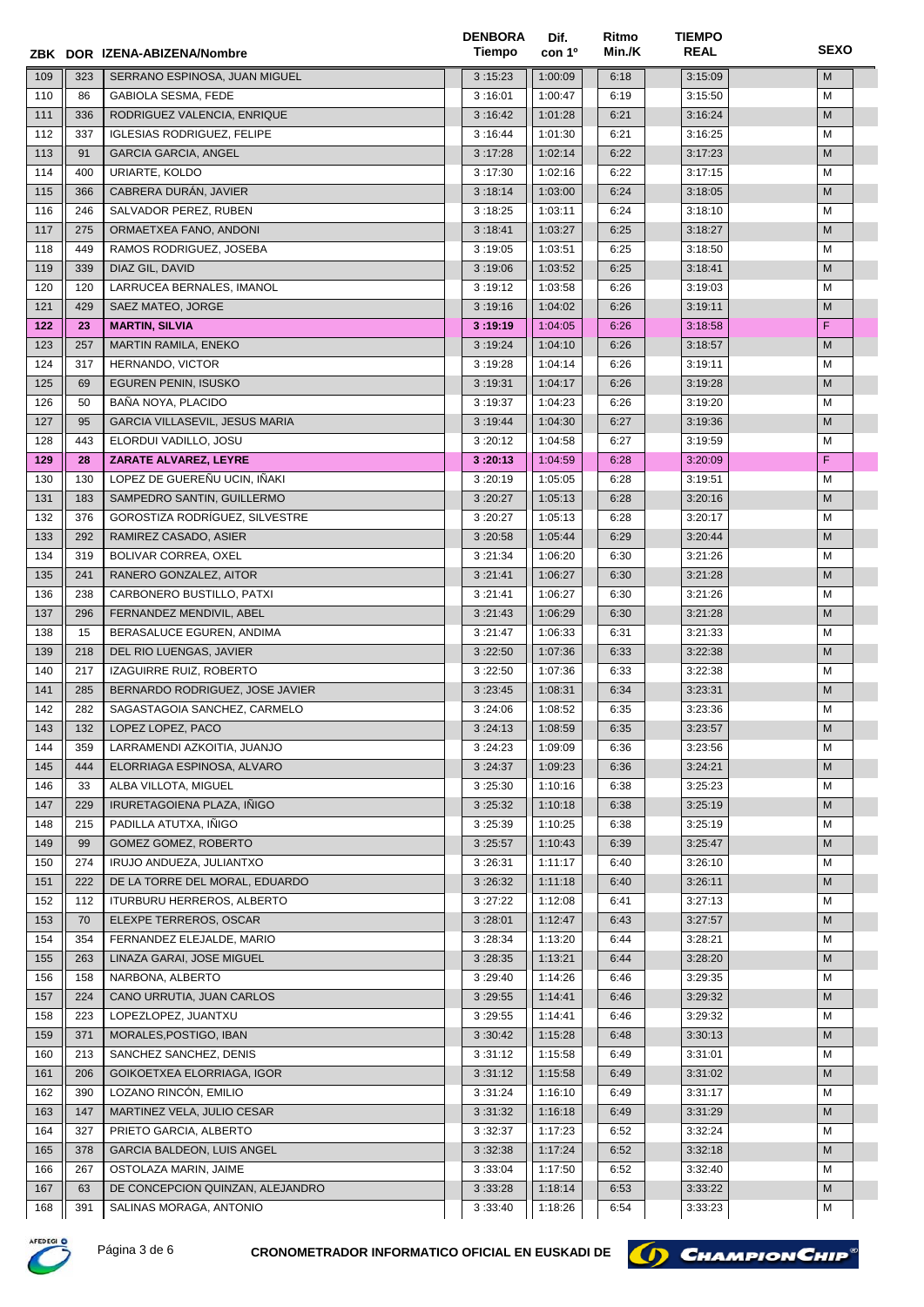|     |     | ZBK DOR IZENA-ABIZENA/Nombre      | <b>DENBORA</b><br>Tiempo | Dif.<br>con 1 <sup>o</sup> | Ritmo<br>Min./K | <b>TIEMPO</b><br><b>REAL</b> | <b>SEXO</b>                                                                                                |
|-----|-----|-----------------------------------|--------------------------|----------------------------|-----------------|------------------------------|------------------------------------------------------------------------------------------------------------|
| 169 | 68  | EGUILUZ CUESTA, CARLOS            | 3:33:49                  | 1:18:35                    | 6:54            | 3:33:38                      | M                                                                                                          |
| 170 | 136 | LOPEZ ORTIZ, ANGEL                | 3:33:55                  | 1:18:41                    | 6:54            | 3:33:42                      | M                                                                                                          |
| 171 | 88  | <b>GARCIA ANDRES, JAVIER</b>      | 3:33:55                  | 1:18:41                    | 6:54            | 3:33:42                      | M                                                                                                          |
| 172 | 201 | ZAUTUA BILBAO, EGOITZ             | 3:34:24                  | 1:19:10                    | 6:55            | 3:33:59                      | M                                                                                                          |
| 173 | 244 | ANTON RICA, ALVARO                | 3:35:13                  | 1:19:59                    | 6:57            | 3:34:58                      | M                                                                                                          |
| 174 | 140 | MARIN ASTOBIETA, TXETXU           | 3:35:24                  | 1:20:10                    | 6:57            | 3:34:50                      | М                                                                                                          |
| 175 | 369 | MARQUINEZ BLANCO, JORGE           | 3:36:42                  | 1:21:28                    | 6:59            | 3:36:30                      | M                                                                                                          |
| 176 | 209 | <b>BASAURI HERRERO, FELIX</b>     | 3:36:52                  | 1:21:38                    | 7:00            | 3:36:43                      | М                                                                                                          |
| 177 | 355 | INIGUEZ GOYA, GUSTAVO             | 3:36:52                  | 1:21:38                    | 7:00            | 3:36:16                      | M                                                                                                          |
| 178 | 348 | LANDAZABAL IMAZ, AITOR            | 3:36:52                  | 1:21:38                    | 7:00            | 3:36:17                      | м                                                                                                          |
| 179 | 447 | AYO BLAZQUEZ, IÑIGO               | 3:37:03                  | 1:21:49                    | 7:00            | 3:36:33                      | M                                                                                                          |
| 180 | 349 | NIETO LEDO, JOSE                  | 3:37:22                  | 1:22:08                    |                 | 3:36:53                      | м                                                                                                          |
|     |     |                                   |                          |                            | 7:01            |                              |                                                                                                            |
| 181 | 281 | LARREA MIRANDA, ASIER             | 3:37:34                  | 1:22:20                    | 7:01            | 3:37:17                      | M                                                                                                          |
| 182 | 58  | CARNERO MARTIN, JAVIER            | 3:37:52                  | 1:22:38                    | 7:02            | 3:37:41                      | М                                                                                                          |
| 183 | 377 | MIGUEL PASCUAL, INIGO             | 3:37:57                  | 1:22:43                    | 7:02            | 3:37:32                      | M                                                                                                          |
| 184 | 93  | GARCIA PALACIOS, GONZALO          | 3:38:01                  | 1:22:47                    | 7:02            | 3:37:49                      | м                                                                                                          |
| 185 | 387 | GARMENDIA SANCHEZ, AARON          | 3:38:20                  | 1:23:06                    | 7:03            | 3:37:44                      | M                                                                                                          |
| 186 | 321 | <b>GARCIA RODRIGUEZ, JESUS</b>    | 3:38:25                  | 1:23:11                    | 7:03            |                              | М                                                                                                          |
| 187 | 284 | OLABARRIETA PASCUAL, UNAI         | 3:39:04                  | 1:23:50                    | 7:04            | 3:38:36                      | M                                                                                                          |
| 188 | 382 | BOLAÑOS, IBON                     | 3:39:06                  | 1:23:52                    | 7:04            | 3:38:45                      | м                                                                                                          |
| 189 | 350 | ACUÑA GONZALEZ, ENRIKE            | 3:39:22                  | 1:24:08                    | 7:05            | 3:38:54                      | M                                                                                                          |
| 190 | 196 | VALLEJO MONTERO, JUAN MANUEL      | 3:39:56                  | 1:24:42                    | 7:06            | 3:39:32                      | M                                                                                                          |
| 191 | 266 | ETXEBARRIA ARRETXE, ALEX          | 3:39:56                  | 1:24:42                    | 7:06            | 3:39:32                      | M                                                                                                          |
| 192 | 305 | MARTINEZ FERNANDEZ, MARCOS        | 3:40:07                  | 1:24:53                    | 7:06            | 3:39:36                      | М                                                                                                          |
| 193 | 247 | LARRINAGA ELGEZABAL, JULEN        | 3:40:12                  | 1:24:58                    | 7:06            | 3:39:57                      | M                                                                                                          |
| 194 | 203 | ZUBURRUTI, AITOR                  | 3:40:13                  | 1:24:59                    | 7:06            | 3:39:53                      | М                                                                                                          |
| 195 | 156 | MUÑOZ MUÑOZ, IGOR                 | 3:40:23                  | 1:25:09                    | 7:07            | 3:40:21                      | M                                                                                                          |
| 196 | 87  | <b>GARCIA ALEGRE, AITOR</b>       | 3:40:42                  | 1:25:28                    | 7:07            | 3:40:35                      | м                                                                                                          |
| 197 | 138 | MANDALUNIZ LASPEÑAS, JON          | 3:41:16                  | 1:26:02                    | 7:08            | 3:41:03                      | M                                                                                                          |
| 198 | 11  | ALVAREZ SANTAMARIA, ARANZAZU      | 3:41:59                  | 1:26:45                    | 7:10            | 3:41:49                      | F                                                                                                          |
| 199 | 188 | SOBRINO PEREZ, CARLOS             | 3:42:02                  | 1:26:48                    | 7:10            | 3:41:47                      | M                                                                                                          |
| 200 | 450 | ARBAIZA ZABALA, ENRIQUE           | 3:42:29                  | 1:27:15                    | 7:11            | 3:42:06                      | М                                                                                                          |
| 201 | 182 | SAEZ ZURBANO, FERNANDO            | 3:42:30                  | 1:27:16                    | 7:11            | 3:42:24                      | M                                                                                                          |
| 202 | 437 | BARAÑANO MENTXAKA, ELEDER         | 3:42:41                  | 1:27:27                    | 7:11            | 3:42:11                      | М                                                                                                          |
| 203 | 100 | GONZÁLEZ CAVIA, MARTIN            | 3:43:07                  | 1:27:53                    | 7:12            | 3:42:58                      | $\mathsf{M}% _{T}=\mathsf{M}_{T}\!\left( a,b\right) ,\ \mathsf{M}_{T}=\mathsf{M}_{T}\!\left( a,b\right) ,$ |
| 204 | 351 | CARRION GURUCETA, JORGE           | 3:43:15                  | 1:28:01                    | 7:12            | 3:42:47                      | М                                                                                                          |
| 205 | 207 | ECEIZA PRIETO, AINGERU            | 3:43:31                  | 1:28:17                    | 7:13            | 3:42:59                      | M                                                                                                          |
| 206 | 85  | FERNANDEZ TAHOCES, JOSE ANTONIO   | 3:44:04                  | 1:28:50                    | 7:14            | 3:43:54                      | м                                                                                                          |
| 207 | 309 | REVUELTA PEREZ, CARLOS            | 3:44:06                  | 1:28:52                    | 7:14            | 3:43:52                      | M                                                                                                          |
| 208 | 73  | ERAUZKIN URKIDI, JON              | 3:44:06                  | 1:28:52                    | 7:14            | 3:43:53                      | М                                                                                                          |
| 209 | 312 | GALLARDO SANCHEZ, FCO JAVIER      | 3:44:06                  | 1:28:52                    | 7:14            | 3:43:49                      | M                                                                                                          |
| 210 | 249 | GARCIA DE ANDOIN ITURRI, JAVIER   | 3:44:36                  | 1:29:22                    | 7:15            | 3:44:11                      | м                                                                                                          |
| 211 | 255 | MUNGIA RADA, SERGIO               | 3:44:41                  | 1:29:27                    | 7:15            | 3:44:09                      | M                                                                                                          |
| 212 | 253 | GARITAONANDIA, ASIER              | 3:44:41                  | 1:29:27                    | 7:15            | 3:44:09                      | м                                                                                                          |
|     |     | <b>MONTALBAN BILBAO, EGUZKIÑE</b> |                          |                            |                 |                              |                                                                                                            |
| 213 | 24  |                                   | 3:44:57                  | 1:29:43                    | 7:15            | 3:44:45                      | F                                                                                                          |
| 214 | 178 | REY CANIVE, JOSE Mº               | 3:45:16                  | 1:30:02                    | 7:16            | 3:45:09                      | м                                                                                                          |
| 215 | 262 | SAGREDO PALACIOS, ANDER           | 3:45:53                  | 1:30:39                    | 7:17            | 3:45:29                      | M                                                                                                          |
| 216 | 185 | SANCHOYERTO MARTINEZ, AITOR       | 3:46:19                  | 1:31:05                    | 7:18            | 3:46:15                      | м                                                                                                          |
| 217 | 290 | DIEZ GARCIA, IÑAKI                | 3:46:33                  | 1:31:19                    | 7:18            | 3:46:08                      | M                                                                                                          |
| 218 | 356 | RUIZ SALVADOR, JOSE MANUEL        | 3:46:45                  | 1:31:31                    | 7:19            | 3:46:17                      | м                                                                                                          |
| 219 | 307 | MALLEA OTAZUA, JESUS MARI         | 3:47:26                  | 1:32:12                    | 7:20            | 3:47:09                      | М                                                                                                          |
| 220 | 34  | ALBERDI BARQUIN, JESUS MANUEL     | 3:47:47                  | 1:32:33                    | 7:21            | 3:47:36                      | м                                                                                                          |
| 221 | 216 | ARRIBAS SALCEDO, BORJA            | 3:47:48                  | 1:32:34                    | 7:21            | 3:47:15                      | M                                                                                                          |
| 222 | 304 | ROLDAN SALVARREY, JOSE            | 3:47:57                  | 1:32:43                    | 7:21            | 3:47:30                      | М                                                                                                          |
| 223 | 273 | MARTIN BOLAÑOS, JOSEANTONIO       | 3:47:57                  | 1:32:43                    | 7:21            | 3:47:32                      | M                                                                                                          |
| 224 | 403 | ZABALBEASKOA URGOITIA, JOSU       | 3:48:34                  | 1:33:20                    | 7:22            | 3:48:19                      | м                                                                                                          |
| 225 | 118 | LANDA DE MIGUEL, EDUARDO          | 3:48:38                  | 1:33:24                    | 7:23            | 3:48:32                      | M                                                                                                          |
| 226 | 106 | HIGUERO FIEL, LUIS MIGUEL         | 3:48:38                  | 1:33:24                    | 7:23            | 3:48:30                      | м                                                                                                          |
| 227 | 365 | ZABALA EGUILUZ, FEDERICO          | 3:49:34                  | 1:34:20                    | 7:24            | 3:49:14                      | M                                                                                                          |
| 228 | 18  | <b>GONZALEZ PEREZ, YOLANDA</b>    | 3:50:23                  | 1:35:09                    | 7:26            | 3:50:02                      | F.                                                                                                         |



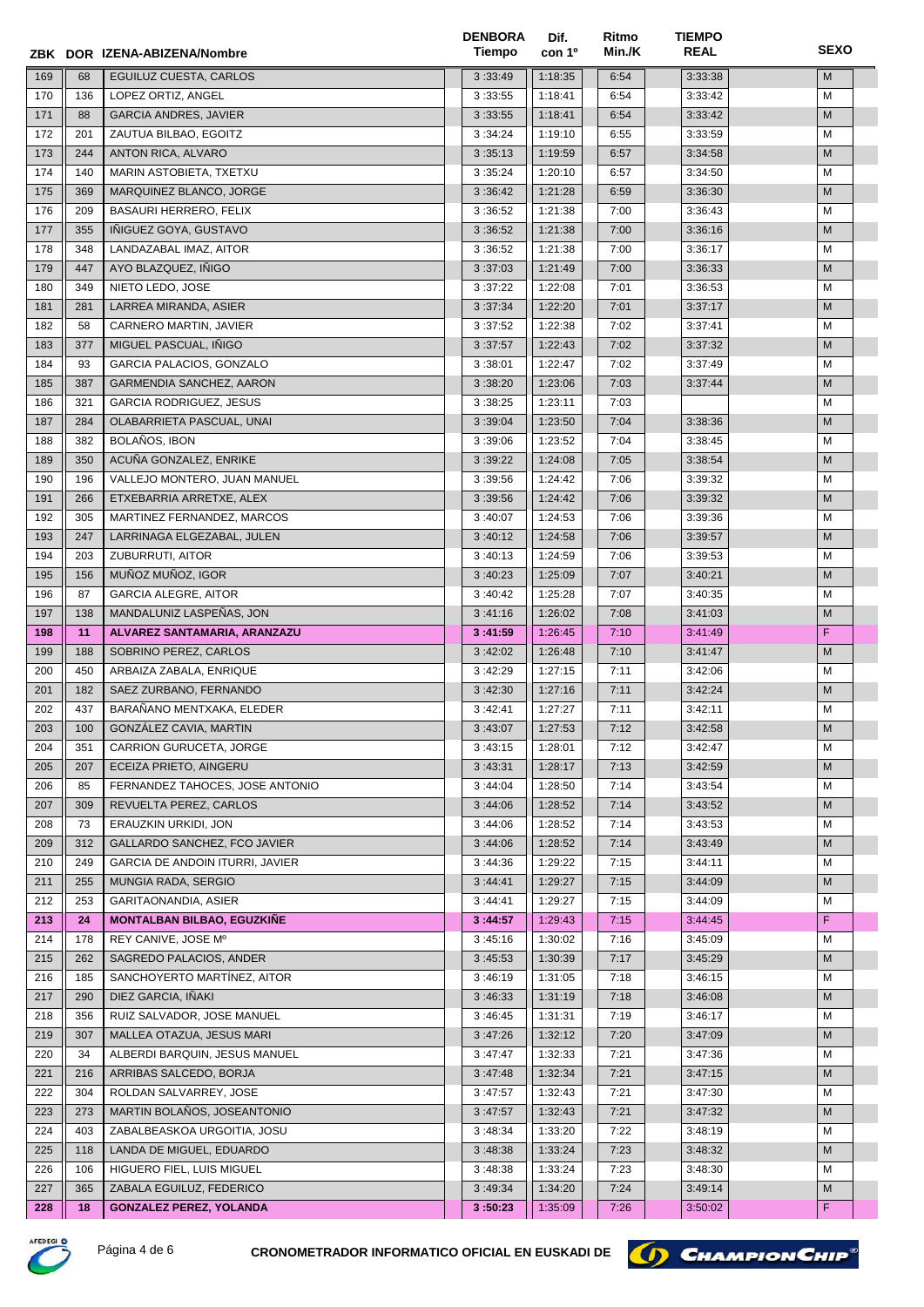|            |     | ZBK DOR IZENA-ABIZENA/Nombre          | <b>DENBORA</b><br>Tiempo | Dif.<br>con 1 <sup>o</sup> | Ritmo<br>Min./K | <b>TIEMPO</b><br><b>REAL</b> | <b>SEXO</b> |
|------------|-----|---------------------------------------|--------------------------|----------------------------|-----------------|------------------------------|-------------|
| 229        | 123 | LEJARAZU PRIETO, LUIS MIGUEL          | 3:50:35                  | 1:35:21                    | 7:26            | 3:50:31                      | M           |
| 230        | 331 | DEL RIO BORRALLO, JORGE               | 3:51:31                  | 1:36:17                    | 7:28            | 3:51:02                      | M           |
| 231        | 326 | MENDIBURU LOMBRAÑA, JON               | 3:51:31                  | 1:36:17                    | 7:28            | 3:51:02                      | M           |
| 232        | 204 | ARANBURU AGIRRETXU, OIER              | 3:52:17                  | 1:37:03                    | 7:30            | 3:51:54                      | M           |
| 233        | 368 | LOPEZ BIDAGUREN, ARITZ                | 3:52:24                  | 1:37:10                    | 7:30            | 3:52:02                      | M           |
| 234        | 265 |                                       | 3:52:56                  | 1:37:42                    | 7:31            | 3:52:31                      |             |
| 235        | 226 | DIHARCE RUIZ DE AGIRRE, OIHAN         | 3:52:59                  | 1:37:45                    | 7:31            | 3:52:35                      | M           |
| 236        | 124 | LOPEZ, ROBERTO                        | 3:53:06                  | 1:37:52                    | 7:31            | 3:53:05                      | м           |
| 237        | 258 | MADARIAGA BILBAO, IKER                | 3:53:07                  | 1:37:53                    | 7:31            | 3:52:37                      | M           |
| 238        | 179 | RODIÑO ROSALES, JOSE Mº               | 3:53:09                  | 1:37:55                    | 7:31            | 3:53:03                      | м           |
| 239        | 431 | VILLARAN ANDOAIN, MIKEL               | 3:53:24                  | 1:38:10                    | 7:32            | 3:53:11                      | M           |
| 240        | 240 | COSTA MURILLO, AITOR                  | 3:53:42                  | 1:38:28                    | 7:32            | 3:53:23                      | М           |
| 241        | 380 | POZUELO JUAN, EVA                     | 3:54:28                  | 1:39:14                    | 7:34            | 3:54:07                      | M           |
| 242        | 394 | FERNANDEZ RODRIGUEZ, FRANCISCO JAVIER | 3:54:41                  | 1:39:27                    | 7:34            | 3:54:23                      | М           |
| 243        | 306 | DE LA SERNA FERNANDEZ, JOSE ALBERTO   | 3:54:46                  | 1:39:32                    | 7:34            | 3:54:25                      | M           |
| 244        | 442 | DE ORAA Y ZUBELDIA, LUIS EUGENIO      | 3:55:00                  | 1:39:46                    | 7:35            | 3:54:34                      | м           |
| 245        | 388 |                                       | 3:55:06                  | 1:39:52                    | 7:35            | 3:54:42                      |             |
| 246        | 59  | CASTRESANA LOPEZ, JOSE                | 3:55:54                  | 1:40:40                    | 7:37            | 3:55:02                      | м           |
| 247        | 344 | PUENTE PÉREZ, IBAN                    | 3:55:57                  | 1:40:43                    | 7:37            | 3:55:28                      | M           |
| 248        | 379 | CORDOBA RUIZ, ARTURO                  | 3:56:21                  | 1:41:07                    | 7:37            | 3:55:59                      | м           |
| 249        | 173 | POVEDANO CORTABARRÍA, VICENTE         | 3:56:39                  | 1:41:25                    | 7:38            | 3:56:26                      | M           |
| 250        | 227 | MALDONADO RIVERO, GERARDO             | 3:57:28                  | 1:42:14                    | 7:40            | 3:57:10                      | M           |
| 251        | 370 | EZKERRA ETXENAGUSIA, IBON             | 3:57:31                  | 1:42:17                    | 7:40            | 3:57:15                      | M           |
| 252        | 61  | CRECENTE LOPEZ, IÑAKI                 | 3:57:37                  | 1:42:23                    | 7:40            | 3:57:02                      | М           |
| 253        | 176 | REAL FERNANDEZ, PABLO                 | 3:57:38                  | 1:42:24                    | 7:40            | 3:57:28                      | M           |
| 254        | 330 | LIBARONA BONAETXEA, JON               | 3:57:56                  | 1:42:42                    | 7:41            | 3:57:32                      | М           |
| 255        | 329 | ZULOAGA TRINCADO, GONZALO             | 3:57:57                  | 1:42:43                    | 7:41            | 3:57:33                      | M           |
| 256        | 268 | STOEN, EIRIK                          | 3:58:58                  | 1:43:44                    | 7:43            | 3:58:32                      | м           |
| 257        | 102 | GUTIERREZ SALETE, PEDRO               | 3:59:28                  | 1:44:14                    | 7:43            | 3:59:06                      | M           |
| 258        | 272 | GOIENETXEA BARENETA, IKER             | 3:59:29                  | 1:44:15                    | 7:44            | 3:59:09                      | М           |
| 259        | 212 | ELEXPURU SIERRA, IÑIGO                | 3:59:40                  | 1:44:26                    | 7:44            | 3:59:17                      | M           |
| 260        | 392 | FERNANDEZ ACARREGUI, JOSE MIGUEL      | 4:00:38                  | 1:45:24                    | 7:46            | 4:00:17                      | М           |
| 261        | 111 | ITURBURU ARANZABAL, MAREN             | 4:00:38                  | 1:45:24                    | 7:46            | 4:00:18                      | M           |
| 262        | 302 | MANZANOS HERRERO, JESUS MARIA         | 4:01:43                  | 1:46:29                    | 7:48            | 4:01:10                      | М           |
| 263        | 270 | VILLANUEVA DIEZ, AITOR                | 4:02:12                  | 1:46:58                    | 7:49            | 4:01:44                      | ${\sf M}$   |
| 264        | 81  | EZCURRA, LUIS                         | 4:02:36                  | 1:47:22                    | 7:50            | 4:02:19                      | М           |
| 265        | 57  | CANTÓN I PALLARÉS, CARLES             | 4:04:17                  | 1:49:03                    | 7:53            | 4:04:06                      | M           |
| 266        | 283 | ALVAREZ RUBIO, JON                    | 4:04:19                  | 1:49:05                    | 7:53            | 4:03:52                      | м           |
| 267        | 386 | ETXEBARRIA ARRIORTUA, AITOR           | 4:04:19                  | 1:49:05                    | 7:53            | 4:03:43                      | M           |
| 268        | 259 | MADARIAGA SOLAGUREN, JON              | 4:05:54                  | 1:50:40                    | 7:56            | 4:05:24                      |             |
| 269        | 105 | HERRERA RODRIGUEZ, JOSE IGNACIO       | 4:06:04                  | 1:50:50                    | 7:56            | 4:05:32                      | M<br>M      |
| 270        | 353 | GOMEZ COBOS, PEDRO                    | 4:06:19                  | 1:51:05                    | 7:57            | 4:05:51                      | м           |
| 271        | 372 | <b>GARAY HINOJAL, IGANCIO</b>         | 4:06:19                  | 1:51:05                    | 7:57            | 4:05:51                      | M           |
| 272        | 235 | GARCIA CALZADA, PATXI                 | 4:06:24                  | 1:51:10                    | 7:57            | 4:06:06                      | М           |
| 273        | 324 | ALVAREZ GOMEZ, RAFA                   | 4:06:38                  | 1:51:24                    | 7:57            | 4:06:06                      | M           |
| 274        | 13  | <b>AURRE ARETXAGA, ITZIAR</b>         | 4:06:38                  | 1:51:24                    | 7:57            | 4:06:07                      | F           |
| 275        | 133 | LOPEZ MARTIN, ALBERTO                 | 4:06:54                  | 1:51:40                    | 7:58            | 4:06:39                      | M           |
| 276        | 438 | GALLEGO FERNANDEZ, JORGE              | 4:06:54                  | 1:51:40                    | 7:58            | 4:06:38                      | М           |
| 277        | 189 | TOLEDANO ETXEBARRIA, IBON             | 4:09:12                  | 1:53:58                    | 8:02            | 4:08:56                      | M           |
| 278        | 108 | ICAZA, JOSE ANGEL                     | 4:09:18                  | 1:54:04                    | 8:03            | 4:09:02                      | м           |
| 279        | 385 | ALONSO LANTARÓN, RAFAEL               | 4:09:51                  | 1:54:37                    | 8:04            | 4:09:16                      | M           |
| 280        | 334 | <b>GARCIA GARCIA, PEDRO</b>           | 4:10:09                  | 1:54:55                    | 8:04            | 4:09:51                      | М           |
| 281        | 236 | LOPEZ DIAZ, JAVIER                    | 4:10:25                  | 1:55:11                    | 8:05            | 4:10:06                      | M           |
| 282        | 340 | DOMINGUEZ ELEZKANO, JAVIER            |                          | 1:55:25                    | 8:05            | 4:10:13                      | м           |
|            |     |                                       | 4:10:39                  |                            |                 |                              | M           |
| 283        | 341 | CALLEJA URRUELA, AITOR                | 4:10:39                  | 1:55:25                    | 8:05            | 4:10:13                      |             |
| 284        | 80  | EZAMA MEABE, DANIEL                   | 4:11:40                  | 1:56:26                    | 8:07            | 4:11:27                      | М           |
| 285<br>286 | 245 | REVILLA GARCIA, JESUS CARMELO         | 4:11:55                  | 1:56:41                    | 8:08            | 4:11:40                      | M           |
|            | 291 | FERNANDEZ RODRIGUEZ, IÑIGO            | 4:12:20                  | 1:57:06                    | 8:08            | 4:11:53                      | М<br>M      |
| 287        | 45  | ARRIAGA BILBAO, ASIER                 | 4:13:36                  | 1:58:22                    | 8:11            | 4:13:11                      |             |
| 288        | 328 | FERRERO MARTINEZ, IGOR                | 4:13:47                  | 1:58:33                    | 8:11            | 4:13:15                      | M           |